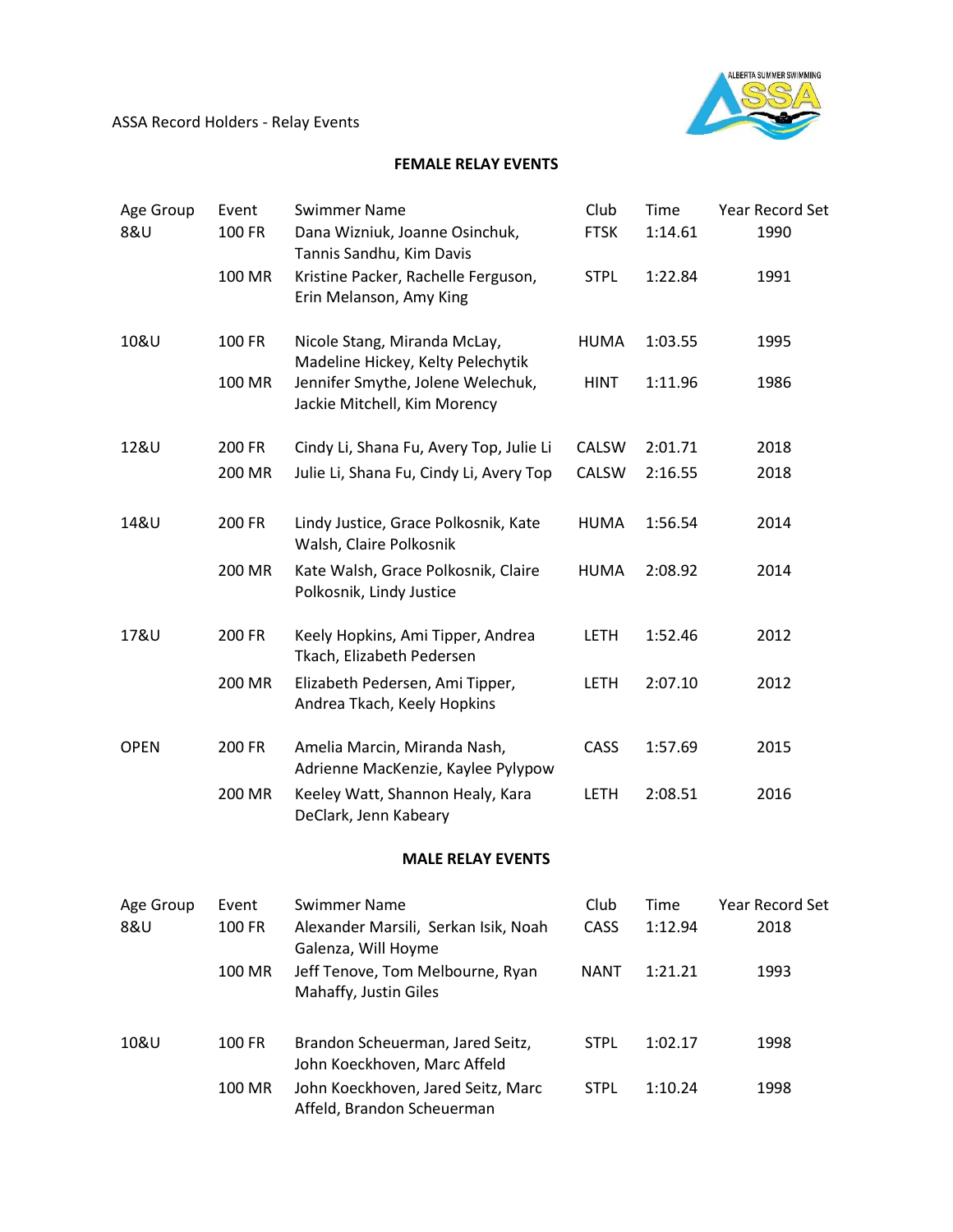| 12&U        | 200 FR | Jonathan Wynn, Kent Zuberbuhler,<br>Jan Pelechytik, Beau Brower     | <b>HUMA</b>  | 2:01.69 | 1993 |
|-------------|--------|---------------------------------------------------------------------|--------------|---------|------|
|             | 200 MR | Beau Brower, Jonathan Wynn, Jan<br>Pelechytik, Kent Zuberbuhler     | <b>HUMA</b>  | 2:16.61 | 1993 |
| 14&U        | 200 FR | William Li, Joshua Eng, Tivan<br>Malcolm-Teleky, Lucas Mazier       | <b>CALSW</b> | 1:48.02 | 2018 |
|             | 200 MR | Winsor Zhu, Mason Ung, Tivan<br>Malcolm-Teleky, Troy Lester-Olivier | <b>CALSW</b> | 2:04.36 | 2019 |
| 17&U        | 200 FR | Daylen Mackey, Ben Tuen, Gregory<br>Banack, Lee Vanden Ham          | <b>HUMA</b>  | 1:42.69 | 2014 |
|             | 200 MR | Daniel Yang, Sean Schnell, Jordan<br>Hosang, Louis Ferraro          | <b>CALSW</b> | 1:54.25 | 2018 |
| <b>OPEN</b> | 200 FR | James Kwan, Aidan Godwin, Joshua<br>Adams, Owen Guyn                | LETH         | 1:37.77 | 2017 |
|             | 200 MR | Joshua Adams, Aidan Godwin, Owen<br>Guyn, James Kwan                | LETH         | 1:48.19 | 2017 |

## **MIXED GENDER RELAY EVENTS**

| Age Group | Event  | <b>Swimmer Name</b>                                                | Club         | Time    | <b>Year Record Set</b> |
|-----------|--------|--------------------------------------------------------------------|--------------|---------|------------------------|
| 8&U       | 100 FR | Keegan Wong, Edua Malcolm-Teleky,<br>Ivy Layton, Nash Vanhooren    | <b>CALSW</b> | 1:13.38 | 2017                   |
|           | 100 MR | Edua Malcolm-Teleky, Nash<br>Vanhooren, Ivy Layton, Keegan Wong    | <b>CALSW</b> | 1:24.38 | 2017                   |
| 10&U      | 100 FR | Aaron Xiao, Nash Vanhooren, Tegan<br>Lester-Olivier, Ivy Layton    | <b>CALSW</b> | 1:02.88 | 2019                   |
|           | 100 MR | Aaron Xiao, Nash Vanhooren, Ivy<br>Layton, Tegan Lester-Olivier    | <b>CALSW</b> | 1:10.14 | 2019                   |
| 12&U      | 200 FR | Rachel Wu, Julie Li, Soren Layton,<br>Nolan Ung                    | <b>CALSW</b> | 2:02.59 | 2019                   |
|           | 200 MR | Julie Li, Nolan Ung, Tessa Snyder,<br>Soren Layton                 | <b>CALSW</b> | 2:14.75 | 2019                   |
| 14&U      | 200 FR | Bon Joon Koo, Kimberly Poitras,<br>Andrew Mayhew, Gabriella Schenk | <b>HUMA</b>  | 1:53.80 | 2018                   |
|           | 200 MR | Cindy Li, Mason Ung, Tivan Malcolm-<br>Teleky, Tana Layton         | <b>CALSW</b> | 2:06.06 | 2019                   |